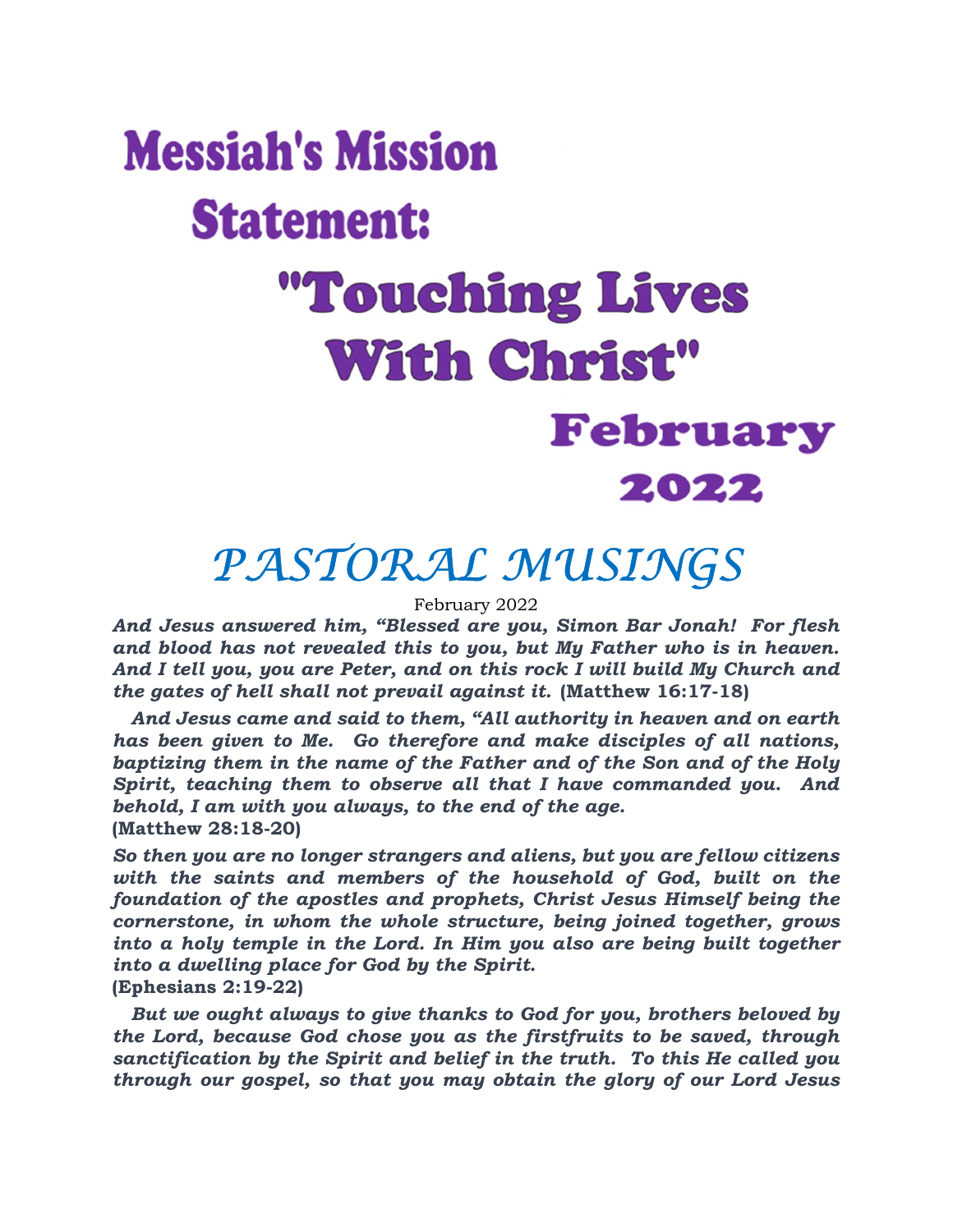Christ. So then, brothers, stand firm and hold to the traditions that you were taught by us, either by our spoken word or by our letter.

 Now may our Lord Jesus Christ Himself, and God our Father, who loved us and gave us eternal comfort and good hope through grace, comfort your hearts and establish them in every good work and word. (2 Thessalonians 2:13-17)

But as for you, continue in what you have learned and have firmly believed, knowing from whom you learned it and how from childhood you have been acquainted with the sacred writings, which are able to make you wise for salvation through faith in Christ Jesus. All Scripture is breathed out by God and profitable for teaching, for reproof, for correction, and for training in righteousness, that the man of God may be competent, equipped for every good work.

#### (2 Timothy 3:14-16)

Dear Messiah,

#### Christ is Born! Glorify Him!

In the devotion for 28 January from the *Treasury of Daily Prayer*, is this writing from St. Vincent of Lérins, a fifth century Gallic Christian Monk, concerning the necessity of the interpretations of the One Holy Catholic (Christian) and Apostolic Church for right interpretation of Holy Scripture.

#### From: Commonitory II.5–III.7

(Please note that "Catholic" in this context is not in reference to Roman Catholicism, as it did not exist as a separate entity at this time, but "Catholic" means the one, universal, Holy Church.)

 But here someone perhaps will ask, Since the canon of Scripture is complete, and sufficient of itself for everything, and more than sufficient, what need is there to join with it the authority of the Church's interpretation? For this reason because, owing to the depth of Holy Scripture, all do not accept it in one and the same sense, but one understands its words in one way, another in another; so that it seems to be capable of as many interpretations as there are interpreters. For Novatian expounds it one way, Sabellius another, Donatus another, Arius, Eunomius, Macedonius, another, Photinus, Apolllinaris, Priscillian, another, Iovinian, Pelagius, Celestiu, another, lastly, Nestorius another. Therefore, it is very necessary, on account of so great intricacies of such various error, that the rule for the right understanding of the prophets and apostles should be framed in accordance with the standard of Ecclesiastical and Catholic interpretation.

 Moreover, in the Catholic Church itself, all possible care must be taken that we hold that faith which has been believed everywhere, always, by all. For that is truly and in the strictest sense "Catholic," which, as the name itself and the reason of the thing declare, comprehends all universally. This rule we shall observe if we follow universality, antiquity, consent. We shall follow universality if we confess that one faith to be true, which the whole Church throughout the world confesses; antiquity, if we in no wise depart from those interpretations which it is manifest were notoriously held by our holy ancestors and fathers; consent, in like manner,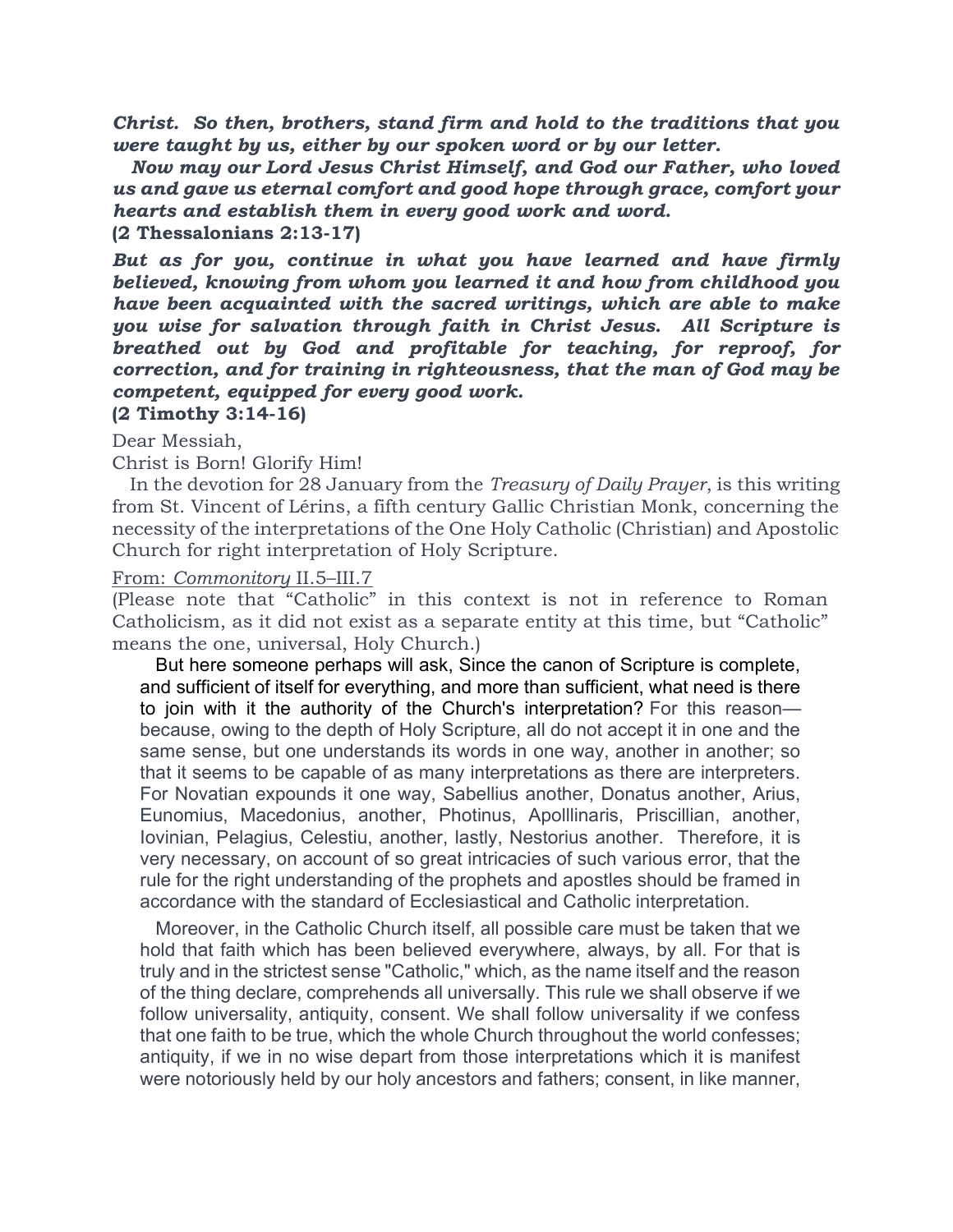if in antiquity itself we adhere to the consentient definitions and determinations of all, or at the least of almost all priests and doctors.

 What, then, will a Catholic Christian do if a small portion of the Church have cut itself off from the communion of the universal faith? What, surely, but prefer the soundness of the whole body to the unsoundness of a pestilent and corrupt member? What, if some novel contagion seek to infect not merely an insignificant portion of the Church, but the whole? Then it will be his care to cleave to antiquity, which at this day cannot possibly be seduced by any fraud of novelty.

 St. Vincent reminds us that the Holy Scriptures did not drop down to us like a rock from God, but more like a dove that was given to us by God in the inspiration of the Holy Spirit through the human authors who first proclaimed the Gospel message by spoken word and then by letter (see 2 Thessalonians 2:15) as the Gospel message began to be written down over the first seven or eight decades of the Early Church.

 He wants us to hear that we need the consistent witness of the Church throughout history to know the right understanding of Holy Scripture and to then be able to dispute other interpreters that come in after the fact and try to reinterpret the Bible according to their predetermined ideas. St. Vincent names those in the Early Church who interpreted Holy Scripture their own way, contrary to the witness of the Church and eventually proclaimed  $a$  different gospel—not that there is another one, but there are some who trouble you and want to distort the gospel of Christ (Galatians 1:6b-7). We have many today who claim to have a "word from the Lord" that is then used to dispute what the Christian Church has proclaimed to be true for close to 2000 years.

 We need the two millennia old witness of the Church to avoid a misinterpretation leading to heresy, such as led by those listed by St. Vincent, beginning with Novatian, and those today who, either by design or by accident, are also leading believers astray so as to bring to fruition St. Paul's words to the Galatian Christians: I am astonished that you are so quickly deserting Him who called you in the grace of Christ and are turning to a different gospel (Galatians 1:6).

 As we seek wisdom for this age, may He who is indeed the Lord of heaven and earth, bless and keep us by His grace and mercy in all truth.

> In the Messiah's Service, Pastor Scott



Planning Retreat

We will be postponing the congregational retreat until Saturday April 30th. Thank you. -Pastor Scott

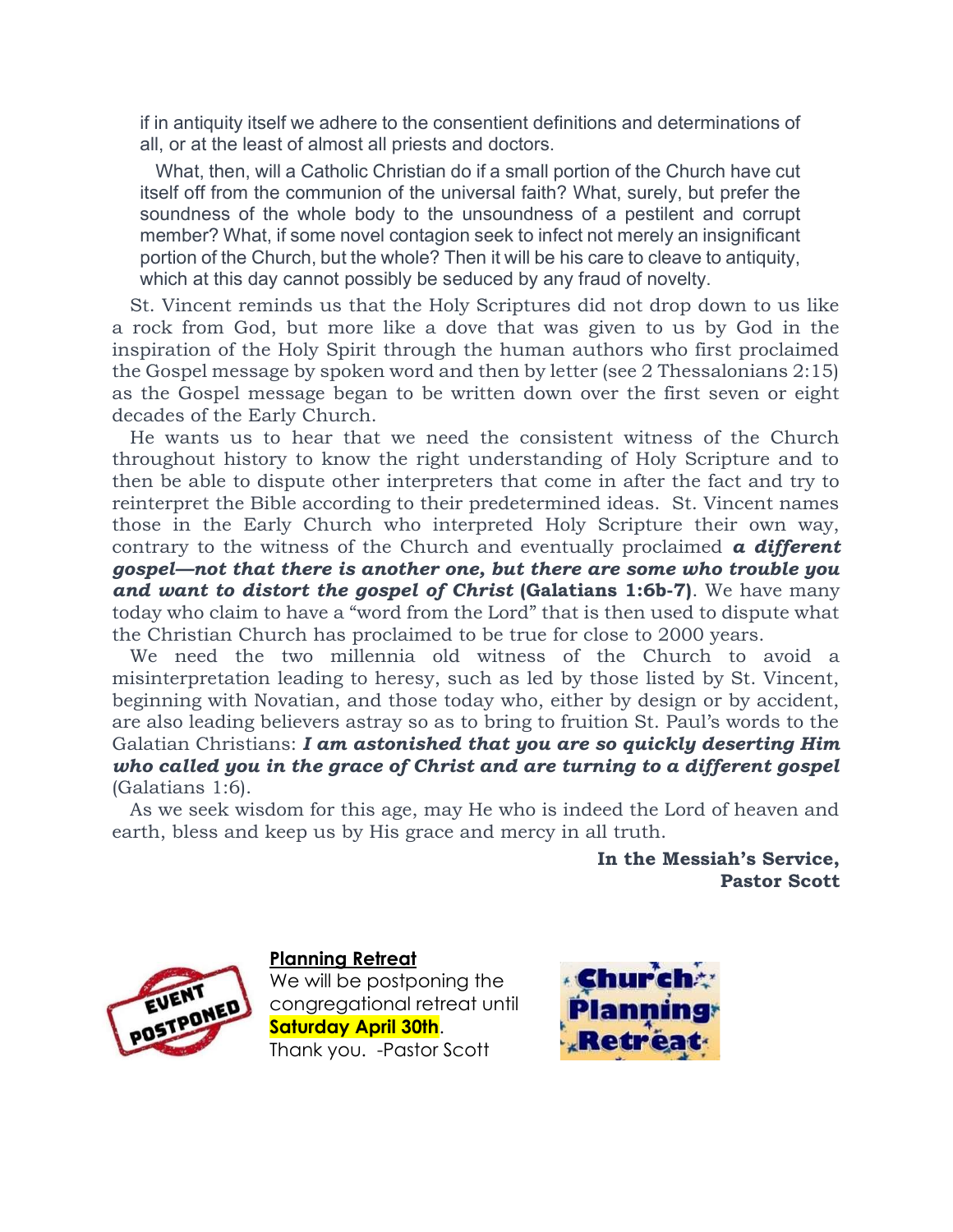

Father, Son and Holy Spirit.

In the beginning ... God. From here all creation started with His plan and direction. His ways were true and pure. We were the last of His creation. e<br>e<br>H

He instructed Adam. We were to care for His creation and love Him back by doing His will. Adam, our great-great grandfather, as head of his household was supposed to care for Eve his wife. BUT he didn't. We carry that forward by not only the stain of that sin, as well as our own sin. We accepted and still accept the LIE, "Is that really what God said?"

We play with sin, seeking/searching for "our way". We go deeper and further down as we try to convince ourselves that we have the answer.

Jesus didn't just come as a baby. Yes, that's good/great/wonderful news; but He has and is doing much more for us.

Upon leaving, He sent the Holy Spirit to move and hold us to Himself.

The most positive and reassuring place we can be is in His Word, that Word (unlike the LIE) is able to not only hold us, but also bring us to the Father.

The Father created us, the Son redeems us and the Holy Spirit brings us in faith back to where we need to be, in the Word/home!

From the Wednesday Portals of Prayer, "Help me speak to all a word of peace, even when the world does not accept it. Give me acceptance of all that comes to me today in the spirit of forgiveness that animated Jesus. In His holy and blessed name I pray. Amen."

> In Jesus, John Polen



#### Stay Up-to-Date!

Please send your anniversaries, confirmation dates, birthdays, baptisms, updated e-mails and phone numbers to mlc@stx.rr.com. Thanks!

#### 2022 Flower Calendar

Please consider writing your name on a date of our flower calendar located in the Narthex and help us beautify the Altar for services! Flowers can be purchased from the store or florist of your choice and brought to the church on your Sunday. For your convenience, vases are available in the cabinet above the sink in the kitchen. Thank you in advance!

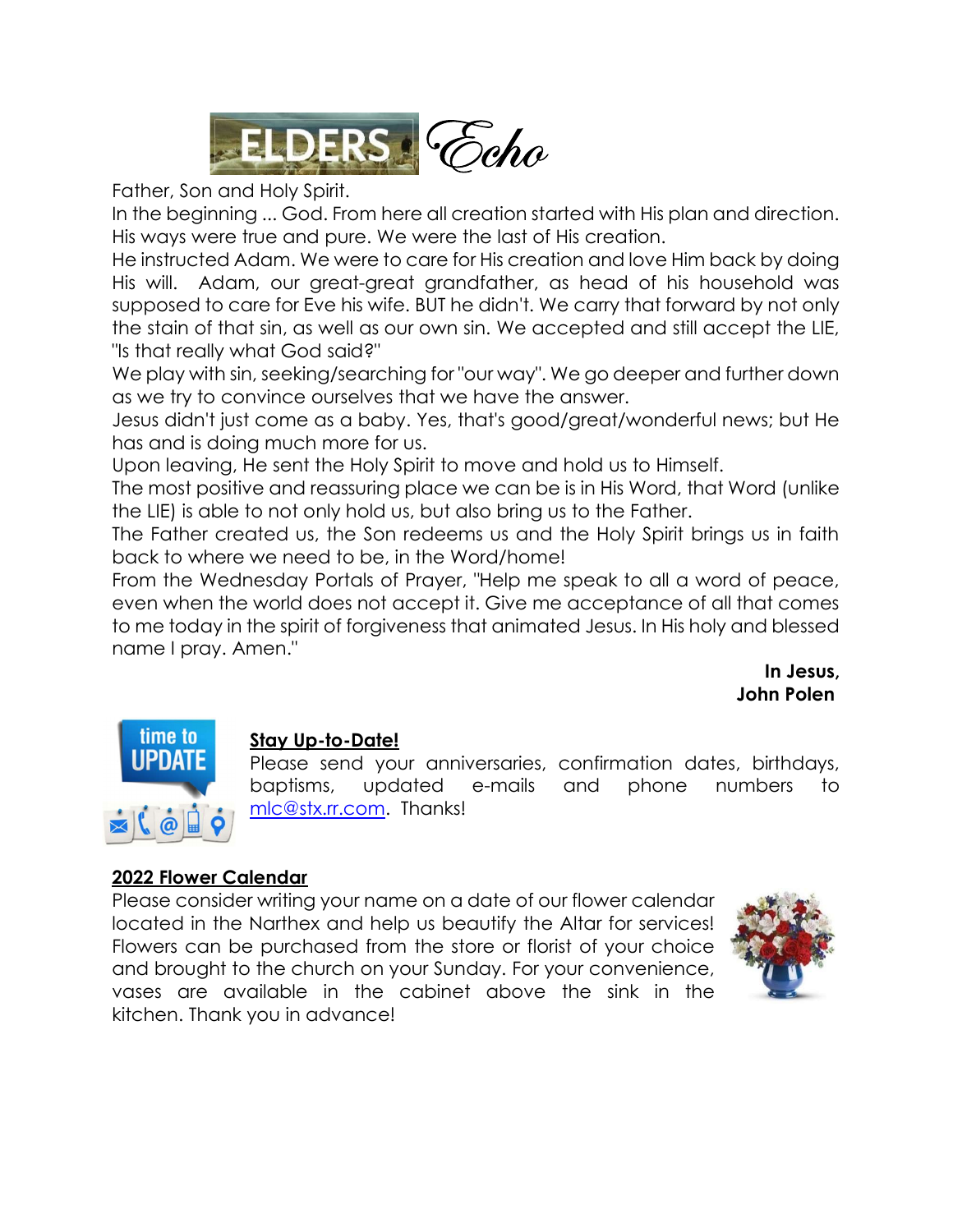

MDO

Blessings from the MDO Staff. We had a great Christmas break and have been enjoying getting back into the swing of things. This month will be full of fun with different activities. As always, we have open spots in our Pre-K room and actively seeking more Substitutes.

Enrollment: Students- 33, Teachers- 5, Floater-1, Volunteers-2

#### Women's Bible Study

It's never too late to join us for Bible study! We are doing the study "Soul Spa" by Sharla Fritz. During this 8-week study, we will sample 28 different experiences that will help you draw upon the spiritual renewal that only the Holy Spirit offers. He



will soothe your hurts and fill you with hope. He will nurture your soul with grace and mercy and peace. Please join us in 2022. All members and friends are invited and encouraged to come!



#### Sunday School

All children are invited to Sunday School in 2022. This is a great time to begin this experience with your children. Sunday School and Adult Bible Class begin at 8:45 every Sunday morning. Children and adults of all ages are invited and encouraged to join us as we study God's word and learn about Jesus. Classes are available for all ages.

#### Altar Help

The signup sheet is on the fridge in the kitchen to with the communion ware on Sunday mornings. Volunteer now for monthly rotation, it is a very important part of every service. Laura Lopez is always ready to help you learn. This is for an individual person or a family to assist in



preparation for the service. Please consider this opportunity to serve your church and fellow believers.



#### Volunteers Needed

The Board of Elders is looking to fill the position of head usher. The head usher responsibility is to recruit, train, schedule, and remind ushers of their

assignments for worship services. Pastor Herbert has agreed to help with the training part. Messiah also needs as many members as possible to usher on a rotating basis. Ushering is a way to serve the Lord in a worship setting. It hopefully gives members another reason to attend worship more often. If you feel called to serve in this way, contact Pastor Herbert or Robert Kunkel.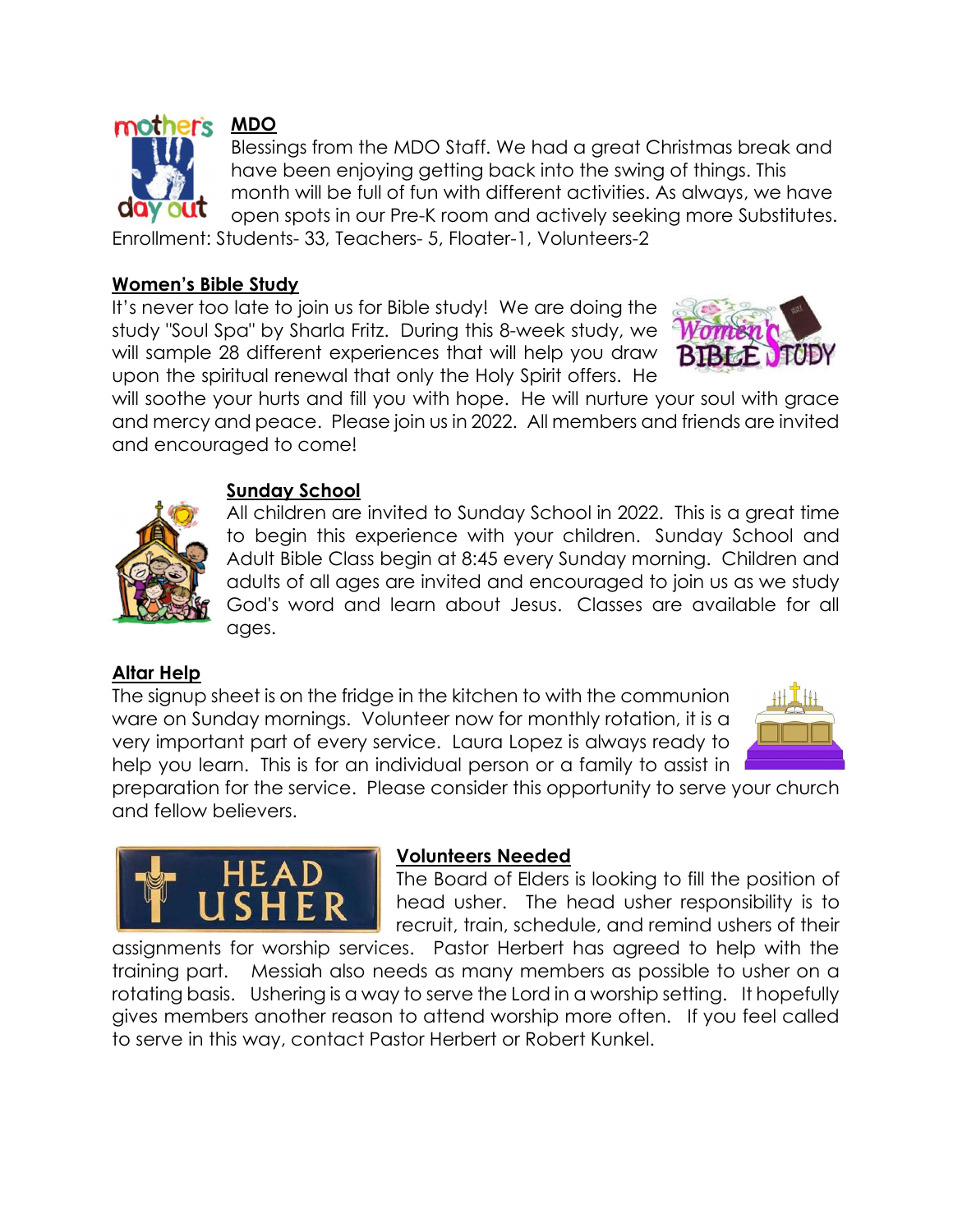#### Our Church's New Mobile App is Here!



We are pleased to announce we have an upgraded mobile app! Vanco, our eGiving provider, has launched an updated mobile app called Vanco Mobile.

This new mobile app will be replacing GivePlus Mobile. With Vanco Mobile, you can send one-time donations or set recurring gifts.

#### How Do You Download Vanco Mobile?

It's easy! Head over to the App Store or Google Play to download Vanco Mobile for free. Be sure to download this app soon, as GivePlus Mobile will be retired as of January 31st, 2022.

To give using Vanco Mobile, follow these five easy steps:

- Search for our church by name, or city
- Select your gift amount, fund and frequency.
- Enter your payment method. (You can save this information for future use!)
- Choose whether you want to cover processing fees.
- Click Submit to complete your donation.

#### LWML

Women of Messiah, our monthly meeting will be held on Tuesday, February 15<sup>th</sup>, at 7:00 pm. Please make plans to attend!





#### Voter's Meeting!

Make plans to attend your church Voter's Meeting on Sunday, February 6th, 2022. It will be held for all member of Messiah Lutheran Church following the Divine Service at approximately 11:15 am. Every vote counts!

#### Spotlight on Mite Grants

Your monthly mite giving goes to support these mission grants of the national LWML.

Redeeming Life Maternity Home, Illinois Expansion-Redeeming Life Outreach Ministries - \$100,000 Redeeming

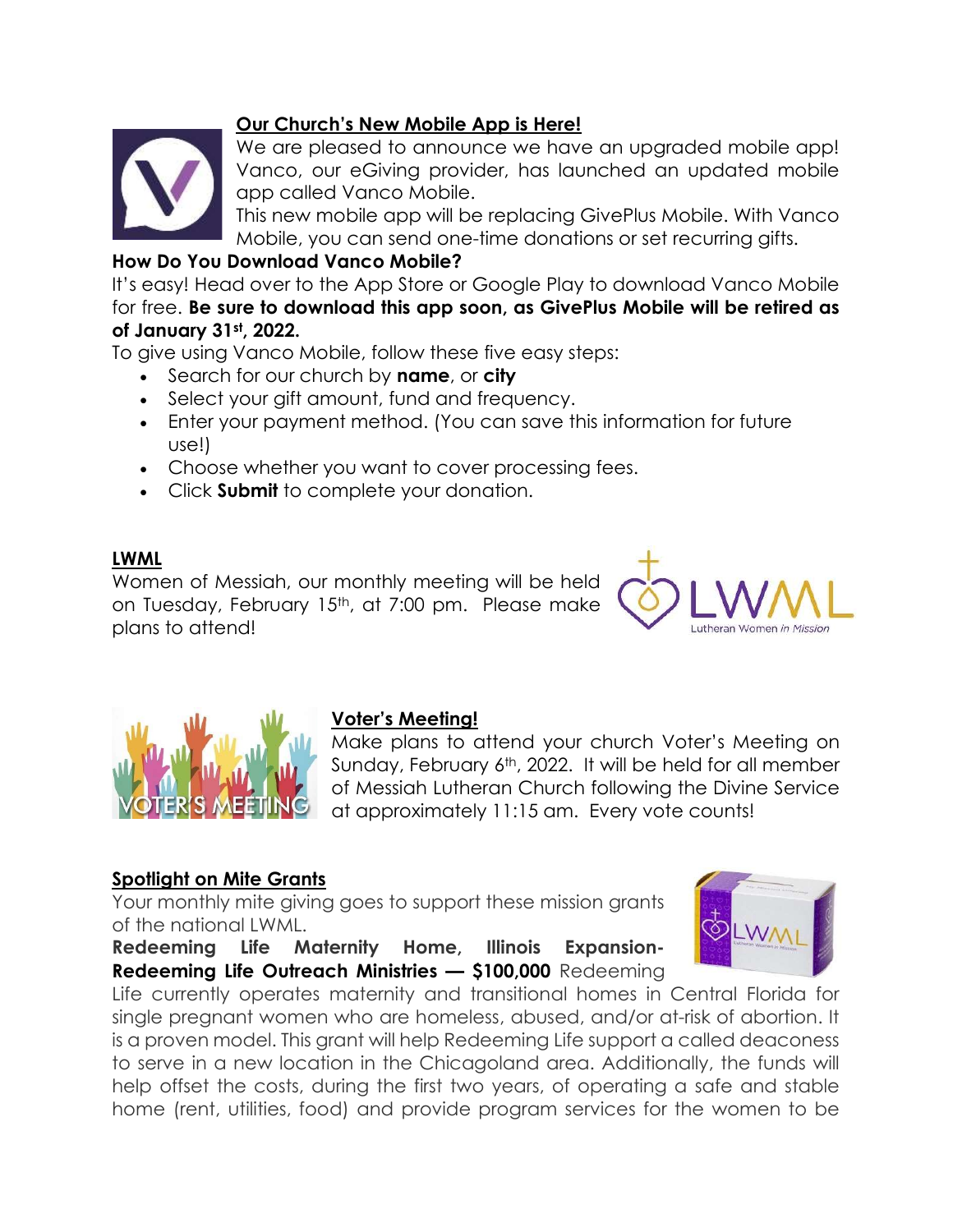served. Redeeming Life's goal is for their residents to learn to live independently and offers many opportunities for the women to understand that, in Christ, there is forgiveness, peace, and unconditional love.

Mercy Medical Care for Tanzania - Mwadui Lutheran School and Community — \$68,182 Mwadui Lutheran School in Shinyanga, Tanzania, has become one of the leading schools in the region with enrollment increasing from 40 to over 200 students. It is educating many new pastors, teachers, and professionals from all over western Tanzania using a curriculum with a Christian world view and daily chapel. This educational facility has become a valuable Christian outreach ministry to the community and region. However, malaria and other health issues continue to be a vexing problem for the students, teachers, staff, and community. The next step in enhancing this educational facility is starting a medical clinic. This grant will purchase medical equipment, medical supplies, and medicine to treat the various illnesses of the student community in the Southeast of Lake Victoria Diocese of the Evangelical Lutheran Church, Tanzania (SELVD-ELCT).

### Council Meeting Minutes

#### November 18, 2021

The meeting was called to order by Vice President David Schrader. David gave an opening prayer. A quorum was present with the following in attendance-Judy Kunkel, David and Sharon Schrader, Evelyn and John Polen, and Marge and Noe Lopez. Since we don't have a Council Secretary, Judy Kunkel was appointed to take minutes.



The minutes of the October meeting were read. With a minor correction to the name of Mt. Olive Lutheran church, the minutes were approved.

#### Pastor's Report – none

Financial Secretary's report is attached.

Treasurer's Report is attached.

Evangelism Report-none

Education Report-Sharon Schrader reported that MDO has 33 children enrolled and for Thanksgiving, parents will be invited for songs, lunch with their children and pie provided by MDO. The Sunday School Christmas program will explain the story of the Candy Cane and is being directed by Erika Larson. The program will be during the service on Dec. 19<sup>th</sup>.

Trustee's Report- the chair was not present but the need to work on the leaky roof and steeple leak was discussed.

Fellowship report- Marge Lopez reported that we will have the Thanksgiving feast and Advent meals. Council members signed up to bring items for the second Advent meal.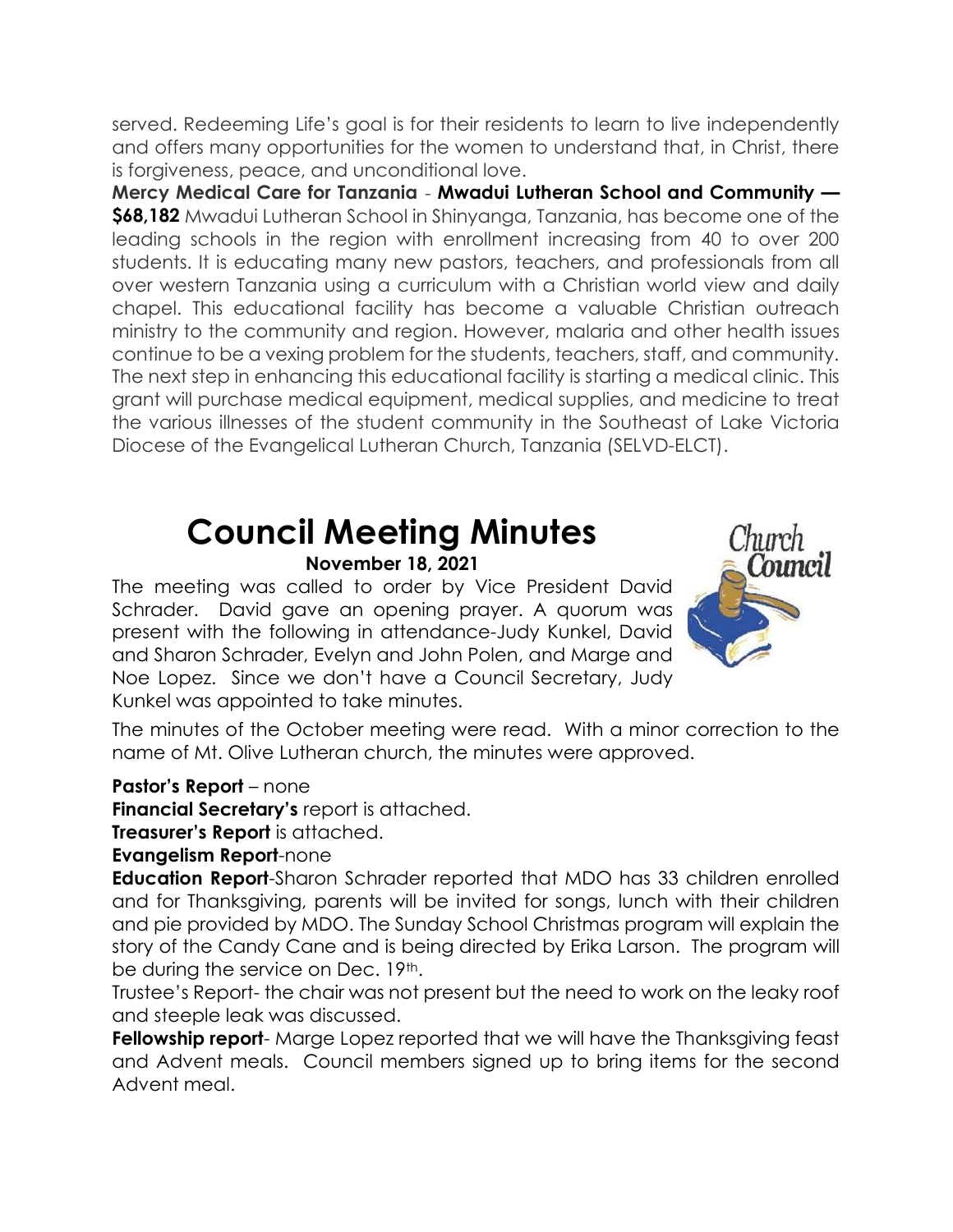**Stewardship Report** – John Polen will be helping on the Stewardship committee. A time and talent survey was discussed.

Youth Report - none

**Vice President-David commended the Larson girls for ushering. More ushers are** needed, and women are welcome.

**President's report** – A discussion was held on the need for climate-controlled storage. Several possibilities were discussed. A committee will be needed to look at options.

Old Business-none.

New Business was covered in the President's report.

With no further business, the meeting was adjourned with the Lord's Prayer.

Judy Kunkel

Acting Secretary



## OUR MILITARY

Gary Roznovsky, LCDR – Naval Aviator – Alexandria, VA Cheyenne Wilson, HS School – USCG – Petaluma, CA Dillon Anderson, PFC – Fayetteville, NC Brandin Diamond, SSG – USAF – Deployed, Japan Cristopher Diamond, PV2 – USAC – Deployed, Korea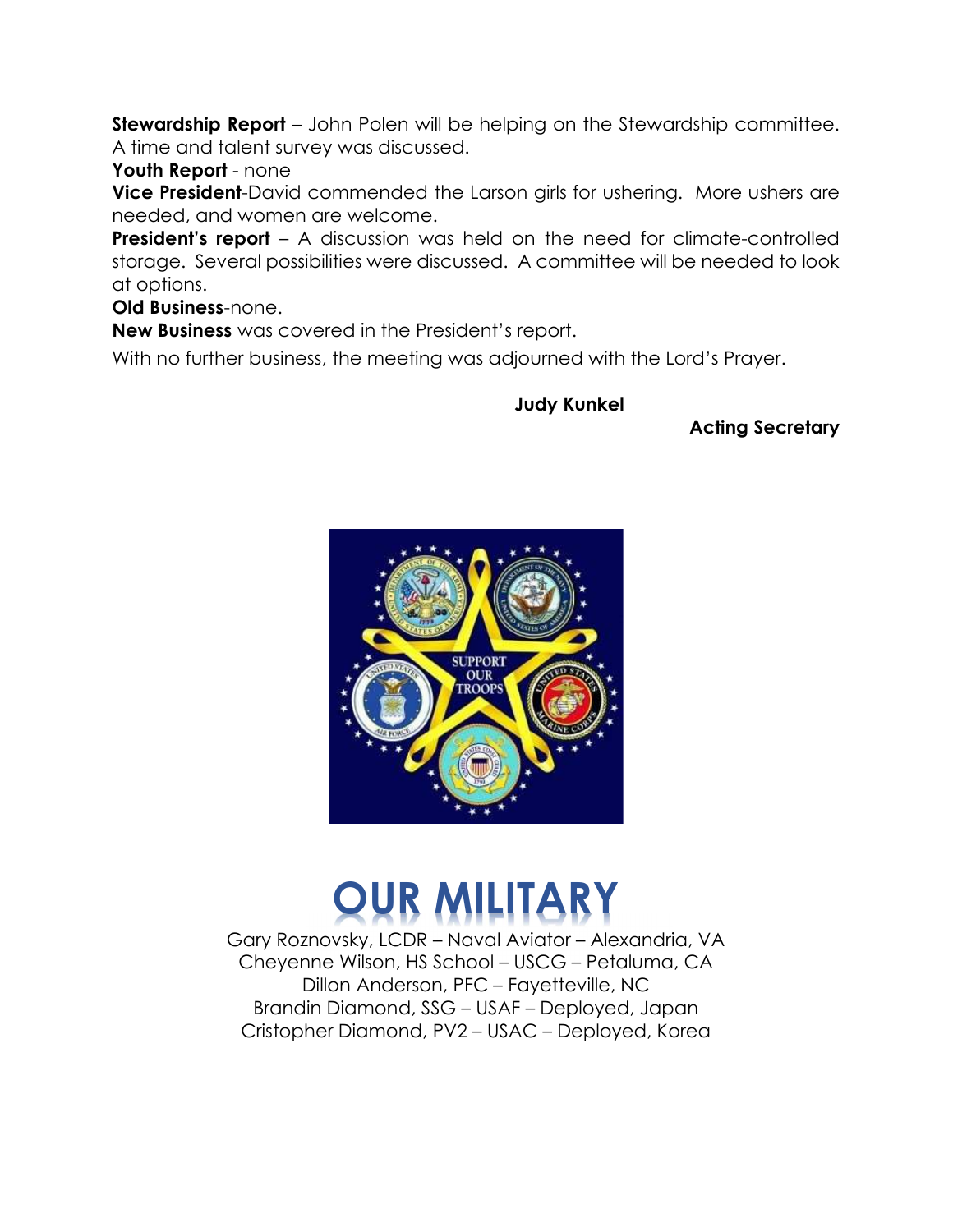### Continued Prayers Requested For:



#### Continued Prayers Requested For:

Marlene DePau, Pastor Jim & Margaret Sturgis, William Bluntzer, Kathy Jennings, Pam Luckenbach, Louise Diamond, and Chris Phillips, Doug & Judy Wilson.

# EETINGS

ELDER'S: Monday, Feb. 7th - 7 pm ELDER STUDY: Monday, Feb. 13<sup>th</sup> – 7 pm **LWML:** Tuesday, Feb.  $15<sup>th</sup> - 7$  pm **COUNCIL:** Thursday, Feb. 17<sup>th</sup> – 7pm

### February Servers

Elder: Dev Brewer Acolyte: Whitney Larson Altar: Usher: